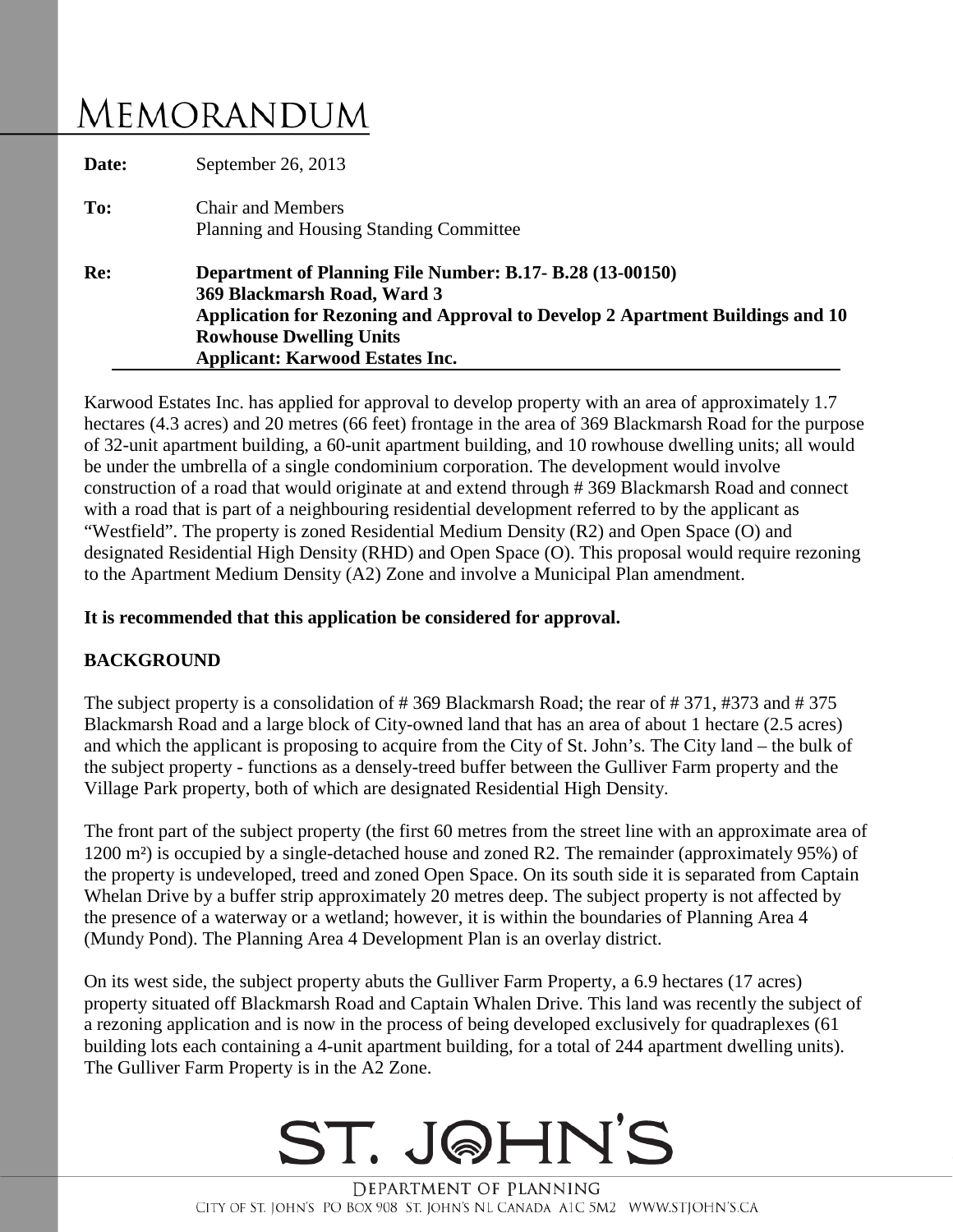North of the subject property, on the same side of Blackmarsh Road, are less than a dozen singledetached houses which are zoned R2 and designated Residential High Density (RHD). On the opposite side of Blackmarsh Road are about a dozen single-detached houses which are located in the R1 Zone. Beyond these, with frontage on Jensen Camp Road, Empire Avenue and Fitzgerald Place, are a large number of rowhouse dwellings; these are zoned Residential Medium Density (R2).

On its east side, the subject property abuts medium density rowhouse condominium units on the site of what was originally intended to be a high density apartment complex (*The Village Park*).

South of the subject property, on the opposite side of Captain Whelan Drive, is a large parcel of land which is mostly occupied by the *Nalcor/Newfoundland Hydro* building and associated parking lots that is zoned Commercial Office Hotel (COH) and designated Commercial General (CG). The *Newfoundland and Labrador Housing Corporation* (NLHC) building and its principal parking lot are located nearby. In the same area there also appears to be potential for another commercial building lot which would have frontage on Hamlyn Road and Captain Whelan Drive.

Within about a kilometer of the subject property are located a shopping centre (*The Village*), two supermarkets, a department store (*WalMart*) and two large retail pharmacies with clinics. Within two kilometers of the subject property are several public schools and Bowring Park. The subject property is also in area which is served by several *Metrobus* routes linking it to various areas of the city.

### **DISCUSSION**

|                               | Current                                 | <b>Proposed</b>                 |
|-------------------------------|-----------------------------------------|---------------------------------|
| St. John's                    | Open Space (O) District and Residential | <b>Residential High Density</b> |
| <b>Municipal Plan</b>         | High Density (RHD) District             | (RHD) District                  |
| <b>St. John's Development</b> | Open Space (O) Zone and Residential     | <b>Apartment Medium Density</b> |
| <b>Regulations</b>            | Medium Density (R2) Zone                | $(A2)$ Zone                     |

#### **Planning Considerations**

1. Almost the entirety of the subject property is designated Open Space (O), per the St. John's Municipal Plan. The functions of open space lands include shaping the growth of the City and enhancement of its beauty (aesthetics); protection of areas of physical instability and for the purpose of flood control; protection of ecologically valuable areas; recreational activity; and buffering of incompatible land uses.

Where the subject property is situated between two large properties designated for high density residential development - the Gulliver Farm property on one side, and the Village Park land on the other - it would seem that the present Open Space designated City-owned land provides for possible recreational opportunities for area residents, for community aesthetic, and a buffer separating the different development areas. However, the Parks and Open Spaces Division advises that no public open space is required in this area and that it has no objection to the proposed rezoning. On this basis, removal of the Open Space designation can be justified.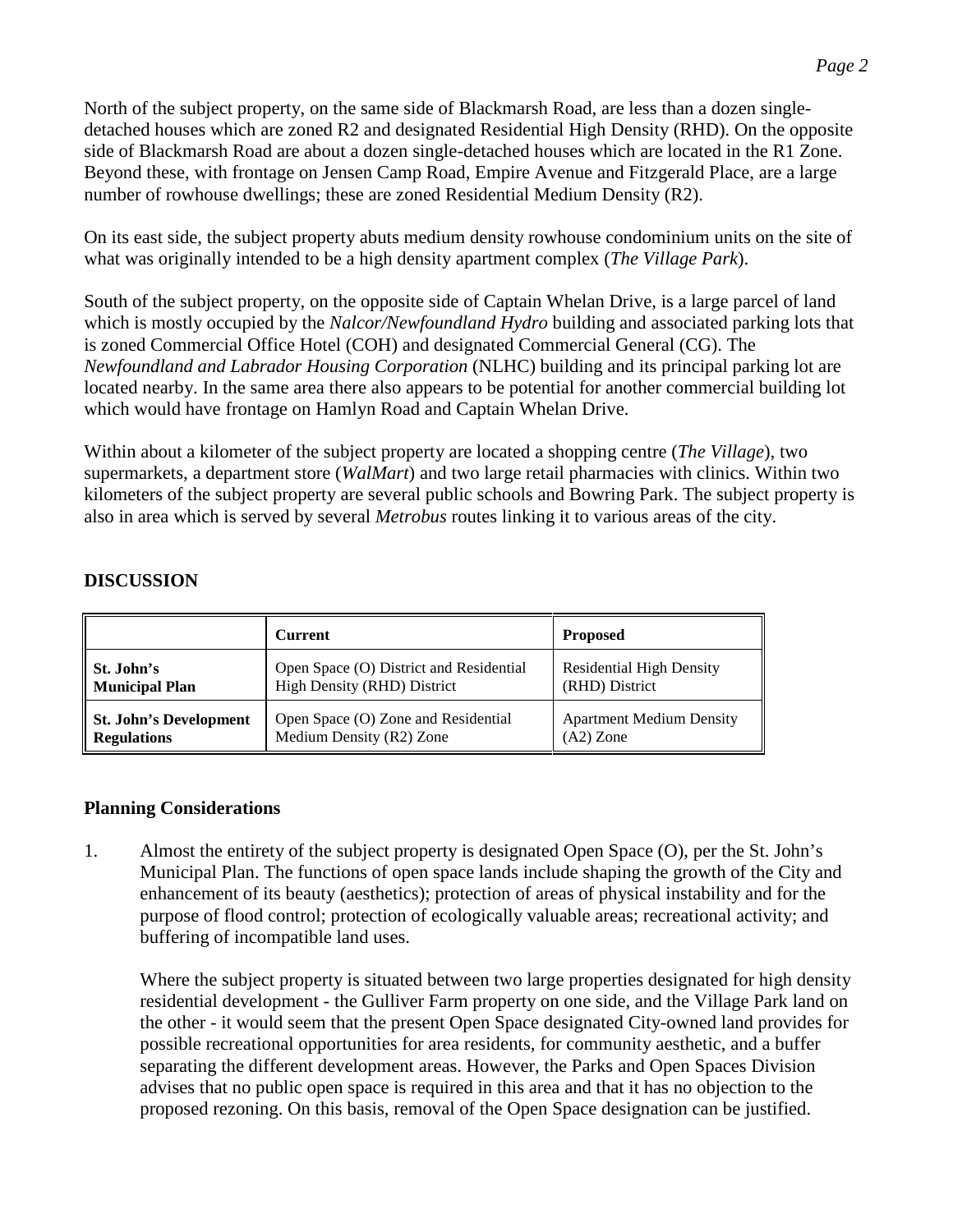2 An overall objective of the Municipal Plan is to encourage compact urban form by accommodating development with higher densities and infill development. A residential objective of the Municipal Plan is to maintain neighbourhood character and quality of life in residential neighbourhoods.

Low rise apartment buildings and the A2 Zone, except for the Gulliver Farm Property, are not common to the immediately surrounding neighbourhood in which the subject property is situated. However, this housing form makes efficient use of land at a time of great demand for new housing and the City is endeavoring to be more efficient in its delivery of services.

3. The subject property is within the boundaries of Planning Area 4 (Mundy Pond). The Planning Area 4 Development Plan is an overlay district and its residential policies prescribe that multifamily housing development (semi-detached and rowhousing dwellings and apartment buildings) shall be situated along Blackmarsh Road. However, the PA4 Development Plan is outdated and Council has permitted deviation from it several times; recent examples include: land on Mundy Pond Road adjacent to the Salvation Army Church, 640-642 Empire Avenue and the adjacent Gulliver's Farm Property. In this case, development of the subject property for two 4-storey apartment buildings and a block of 3-storey rowhouses would be consistent with recent application of the PA4 Development Plan and the overall Municipal Plan objective of development intensification.

## **Technical Considerations**

Review and approval of a site development plan, including controlled site access, parking lot layout and landscaping/buffering, would ordinarily be addressed at the time an application for development approval is submitted to the City. At this time, the Department of Engineering has reviewed the information provided by the applicant and provided the following general comments.

1. Water Service

Municipal water services are available in the area to which the proposed development could connect. Depending on the size of the development, infrastructure upgrading may be required at the developer's expense.

2. Sanitary Sewer Service

Municipal sanitary sewer services are available in the area to which the proposed development could connect. Depending on the size of the development, infrastructure upgrading may be required at the developer's expense.

3. Storm Sewer Service

The proposed development is subject to the City's Net Zero Runoff Policy. Onsite stormwater detention will be required in accordance with municipal standards.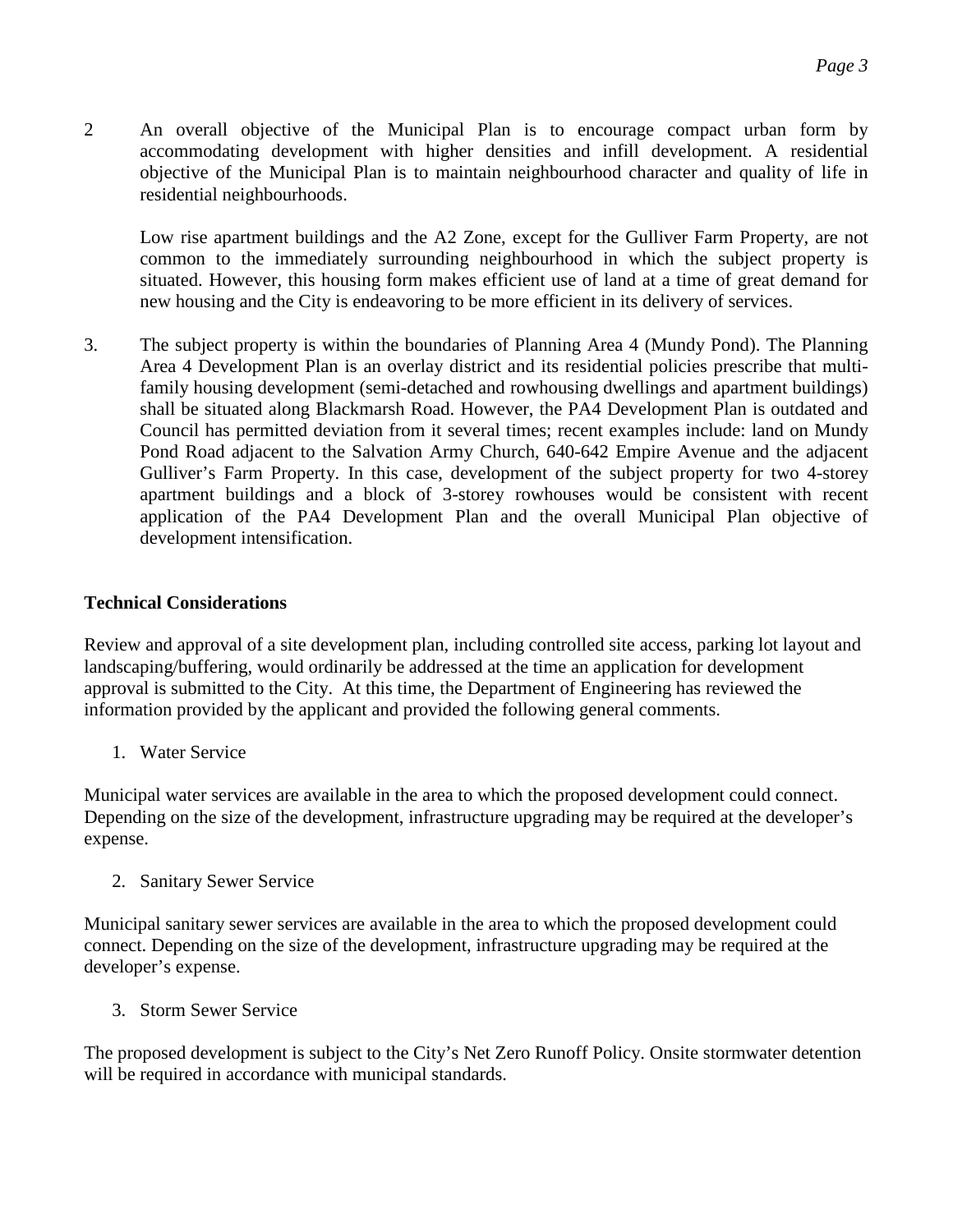4. Access

At this stage, there are no traffic issues identified with the rezoning. Should the rezoning occur the applicant will be required to submit detailed development plans to allow the City to assess any traffic and access issues.

## **CONCLUSION**

Rezoning of the subject property to allow a mix of residential land uses would be responsive to changing local demographics and housing affordability concerns. It therefore has merit and warrants consideration. **It is therefore recommended that the proposed rezoning to the A2 Zone should be considered for approval.**

. If the Planning & Housing Committee concurs, it is recommended that the application be advertised in accordance with the requirements of Section 5.5 of the Development Regulations and a public meeting chaired by a member of Council be held. At a later stage, a public hearing chaired by an independent commissioner will be required.

This is provided for the consideration of the Planning and Housing Committee.

Paul Boundridge, MCIP Planning Coordinator

Ken O'Brien, MCIP Chief Municipal Planner

PBD/dlm

G:\Planning and Development\Planning\KOBrien\2013\Planning & Housing - 369 Blackmarsh Road Oct 30 2013 (pdb).doc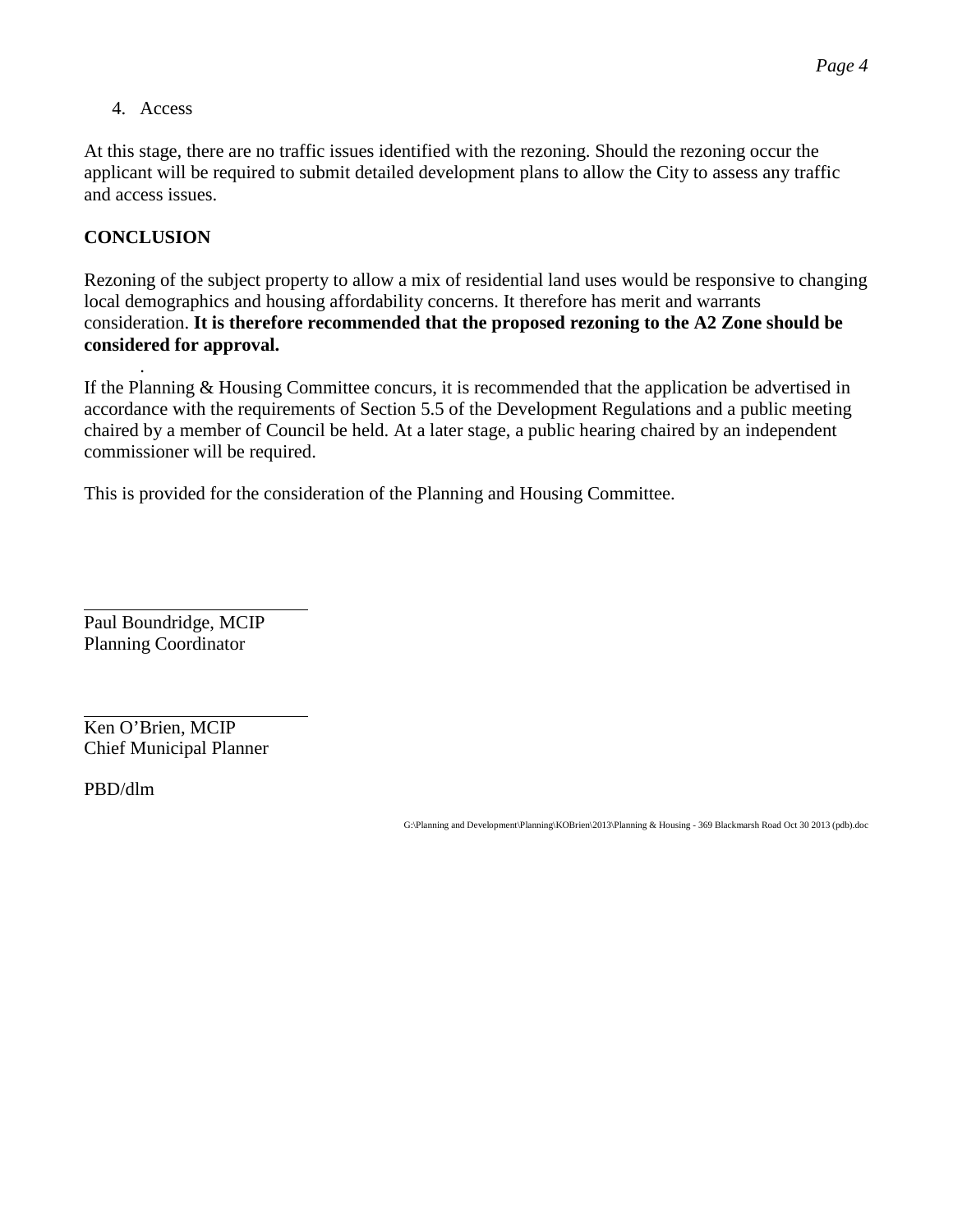